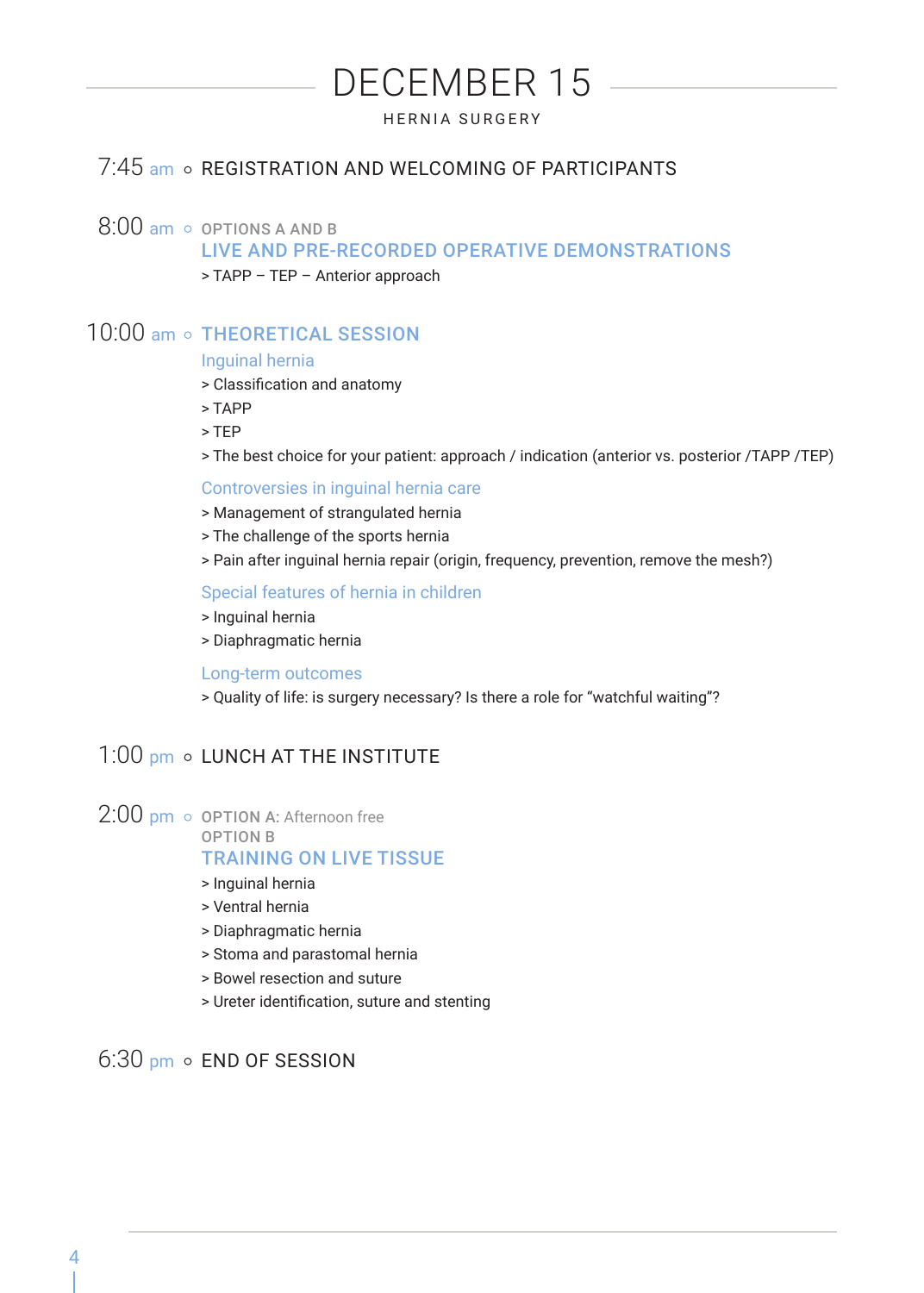# DECEMBER 16

## HERNIA SURGERY

## 7:45 am o EVALUATION OF THE PREVIOUS DAY

- $8:00$  am  $\circ$  options a and B LIVE AND PRE-RECORDED OPERATIVE DEMONSTRATIONS
	- > Ventral hernia: laparoscopic and open approach

## 11:00 am o THEORETICAL SESSION

## Ventral hernia

### Anatomy & evaluation

- > Anatomy of the abdominal wall
- > Abdominal wall function

Surgical technique

- > Personalized care: size and position of the mesh
- > Management of the defect
- > Fixation of the mesh
- > Seroma in ventral hernia

## 1:00 pm o LUNCH AT THE INSTITUTE

 $2:00$  pm  $\circ$  options a and B

## THEORETICAL SESSION

#### Complex abdominal wall defects

- > The plastic surgery perspective
- > Reconstructive options
- > Component separation
- > Management of loss of domain

#### Special hernias

## The problem with parastomal hernias & other atypical abdominal wall defects

- > Mechanism of occurrence
- > Therapeutic options
- > Prevention & outcomes
- > Atypical defects

### Hernia meshes and biomaterials: 1. Rationale on mesh choice

- > Mesh fundamentals
- > Evolving understanding of long-term mesh/human compatibility
- > The liability minefield of mesh use by surgeons
- > Future of hernia-focused biomaterial development

## > Matching mesh performance to patient needs

Hernia meshes and biomaterials: 2. Consensus session and vote

> Type of repair depending on size, history, infection, BMI, …

Challenging situations

- > Laparoscopic and open challenging cases
- > Management of rectus diastasis

 $6:00 \text{ nm}$  o FND OF SESSION

8:00 pm o DINNER IN HONOR OF PARTICIPANTS